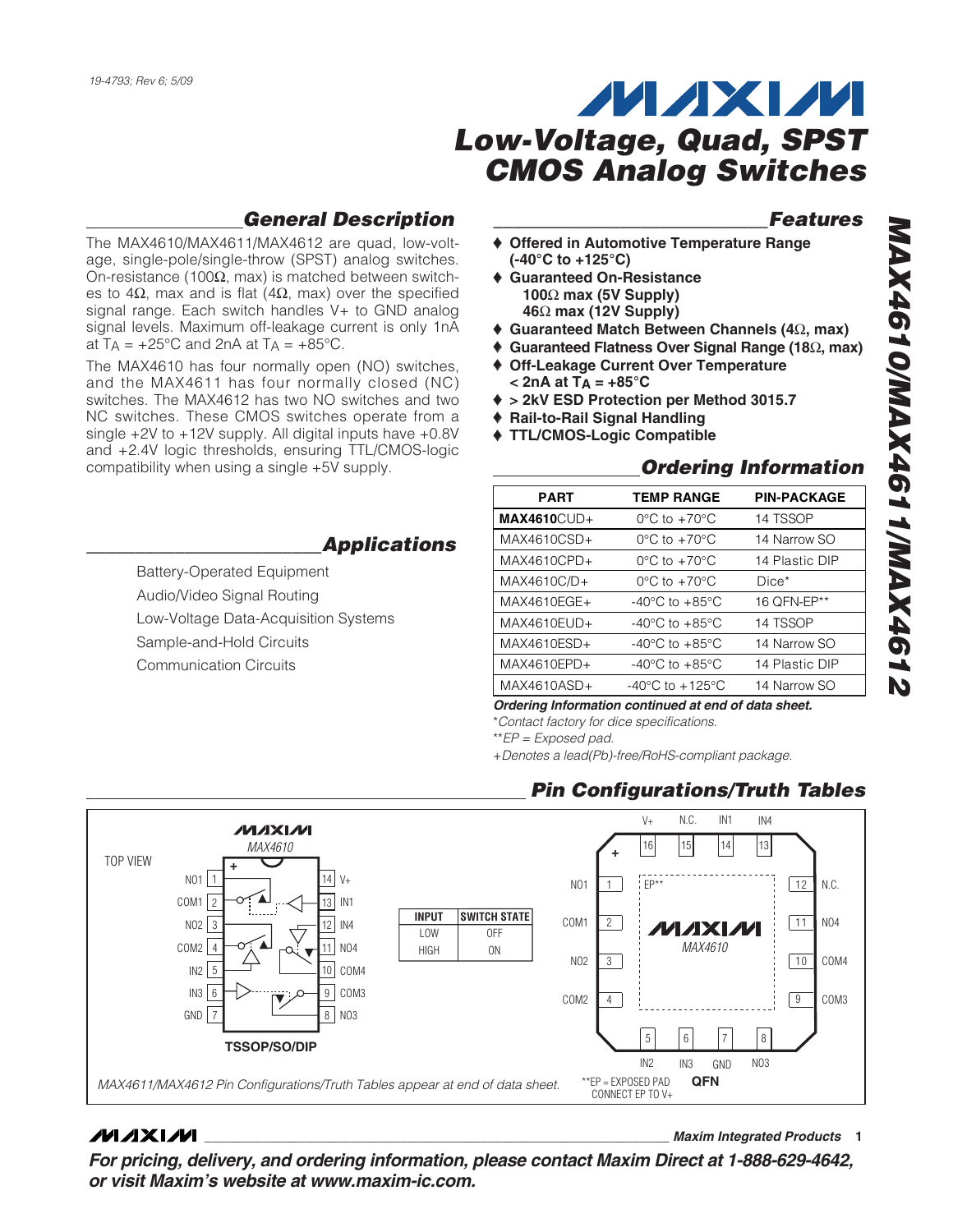#### **ABSOLUTE MAXIMUM RATINGS**

(Voltages referenced to GND.)

| Continuous Current (any terminal) |  |
|-----------------------------------|--|
|                                   |  |
| Peak Current (any terminal)       |  |
|                                   |  |
|                                   |  |
|                                   |  |

Continuous Power Dissipation ( $TA = +70^{\circ}C$ ) 14-Pin TSSOP (derate 6.3mW/°C above +70°C) ..........500mW 14-Pin Narrow SO (derate 8.00mW/°C above +70°C) ..640mW 14-Pin Plastic DIP (derate 10.00mW/°C above +70°C)..800mW 16-Pin QFN (derate 18.5mW/°C above +70°C) ..........1481mW Operating Temperature Ranges MAX461\_C\_ \_ ......................................................0°C to +70°C

MAX461\_E\_ \_....................................................-40°C to +85°C MAX461\_A\_ \_ .................................................-40°C to +125°C Storage Temperature Range .............................-65°C to +160°C Lead Temperature (soldering, 10s) .................................+300°C

**Note 1:** Signals on NO\_, NC\_, COM\_, or IN\_ exceeding V+ or GND are clamped by internal diodes. Limit forward-diode current to maximum current rating.

Stresses beyond those listed under "Absolute Maximum Ratings" may cause permanent damage to the device. These are stress ratings only, and functional operation of the device at these or any other conditions beyond those indicated in the operational sections of the specifications is not implied. Exposure to absolute maximum rating conditions for extended periods may affect device reliability.

### **ELECTRICAL CHARACTERISTICS—Single +5V Supply**

(V+ = +5V ±10%, V<sub>IN\_H</sub> = 2.4V, V<sub>IN\_L</sub> = 0.8V, T<sub>A</sub> = T<sub>MIN</sub> to T<sub>MAX</sub>, unless otherwise noted.)

| <b>PARAMETER</b>                           | <b>SYMBOL</b>                      | <b>CONDITIONS</b>                                                       | <b>MIN</b>                              | <b>TYP</b><br>(Note 2) | <b>MAX</b> | <b>UNITS</b> |          |
|--------------------------------------------|------------------------------------|-------------------------------------------------------------------------|-----------------------------------------|------------------------|------------|--------------|----------|
| <b>ANALOG SWITCH</b>                       |                                    |                                                                         |                                         |                        |            |              |          |
| Analog Signal Range<br>(Note 3)            | VCOM_,<br>$V_{NO_-,}$<br>$VNC_{-}$ |                                                                         |                                         | 0                      |            | $V +$        | $\vee$   |
| On-Resistance                              | RON                                | $V_+ = 4.5V$ .<br>$l_{COM}$ = 1mA,                                      | $TA = +25\degree C$                     |                        | 70         | 100          | $\Omega$ |
|                                            |                                    | $V_{NO} = V_{NC} = 3V$                                                  | $T_A = T_{MIN}$ to $T_{MAX}$            |                        |            | 150          |          |
| On-Resistance Match                        | $\Delta$ RON                       | $V_+ = 4.5V$ .                                                          | $T_A = +25$ °C                          |                        | 1.0        | 5            | $\Omega$ |
| Between Channels (Note 4)                  |                                    | $ICOM_ = 1mA,$<br>$V_{NO} = V_{NC} = 3V$                                | $T_A = T_{MIN}$ to $T_{MAX}$            |                        |            | 8            |          |
| On-Resistance Flatness<br>(Note 5)         | RFLAT(ON)                          | $V_+ = 4.5V$ :<br>$ICOM = 1mA;$<br>$V_{NO_} = V_{NC_} = 3V$ ,<br>2V, 1V | $Ta = +25^{\circ}C$                     |                        | 12         | 22           | $\Omega$ |
|                                            |                                    |                                                                         | $T_A = T_{MIN}$ to $T_{MAX}$            |                        |            | 28           |          |
|                                            | INO(OFF)                           | $V_+ = 5.5V$ :<br>$VCOM = 1V, 4.5V;$<br>$V_{NO}$ = 4.5V, 1V             | $T_A = +25^{\circ}C$                    | $-0.1$                 |            | $+0.1$       | nA       |
| NO_ or NC_ Off-Leakage<br>Current (Note 6) |                                    |                                                                         | TA = $-40^{\circ}$ C to $+85^{\circ}$ C | $-2$                   |            | $+2$         |          |
|                                            |                                    |                                                                         | $Ta = -40^{\circ}C$ to $+125^{\circ}C$  | $-30$                  |            | $+30$        |          |
|                                            |                                    | $V_+ = 5.5V$ :                                                          | $T_A = +25^{\circ}C$                    | $-0.1$                 |            | $+0.1$       | nA       |
| COM_Off-Leakage Current<br>(Note 6)        | ICOM(OFF)                          | $VCOM = 1V, 4.5V;$<br>$VNO = VNC = 4.5V, 1V$                            | $TA = -40^{\circ}C$ to $+85^{\circ}C$   | $-2$                   |            | $+2$         |          |
|                                            |                                    |                                                                         | $T_A = -40^{\circ}C$ to $+125^{\circ}C$ | $-30$                  |            | $+30$        |          |
| COM_On-Leakage Current<br>(Note 6)         |                                    | $V + = 5.5V$ ;                                                          | $T_A = +25^{\circ}C$                    | $-0.2$                 |            | $+0.2$       | nA       |
|                                            | ICOM(ON)                           | $V_{COM} = 1V, 4.5V;$<br>$V_{NO} = V_{NC} = 1V, 4.5V,$<br>or floating   | $TA = -40\degree C$ to $+85\degree C$   | $-4$                   |            | $+4$         |          |
|                                            |                                    |                                                                         | $Ta = -40^{\circ}C$ to $+125^{\circ}C$  | $-30$                  |            | $+30$        |          |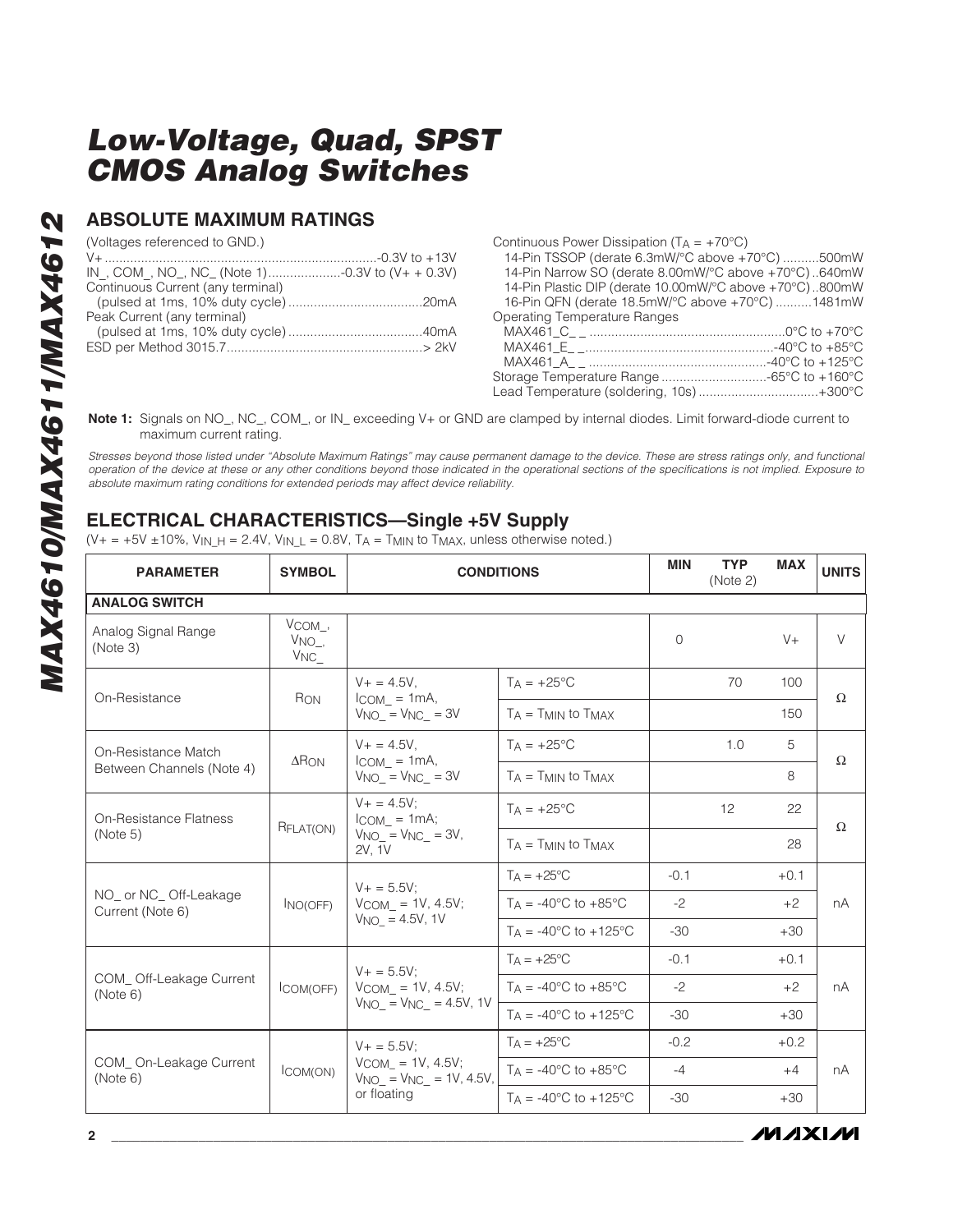#### **ELECTRICAL CHARACTERISTICS—Single +5V Supply (continued)**

(V+ = +5V ±10%, V<sub>IN\_H</sub> = 2.4V, V<sub>IN\_L</sub> = 0.8V, T<sub>A</sub> = T<sub>MIN</sub> to T<sub>MAX</sub>, unless otherwise noted.)

| <b>PARAMETER</b>                          | <b>SYMBOL</b>          | <b>CONDITIONS</b>                                                     | <b>MIN</b>                   | <b>TYP</b><br>(Note 2) | <b>MAX</b>   | <b>UNITS</b> |        |  |
|-------------------------------------------|------------------------|-----------------------------------------------------------------------|------------------------------|------------------------|--------------|--------------|--------|--|
| <b>LOGIC INPUT</b>                        |                        |                                                                       |                              |                        |              |              |        |  |
| Input Current with Input-<br>Voltage High | $I_{IN_H}$             | $V_{\text{IN}}$ = 2.4V, all others = 0.8V                             |                              | $-0.1$                 | ±0.001       | $+0.1$       | μA     |  |
| Input Current with Input-<br>Voltage Low  | $I_{IN\_L}$            | $V_{\text{IN}}$ = 0.8V, all others = 2.4V                             |                              | $-0.1$                 | $\pm 0.001$  | $+0.1$       | μA     |  |
| Input High Voltage                        | $V_{IN\_H}$            |                                                                       |                              | 2.4                    | 1.5          |              | $\vee$ |  |
| Input Low Voltage                         | $V_{IN\_L}$            |                                                                       |                              |                        | 1.4          | 0.8          | $\vee$ |  |
| <b>DYNAMIC</b> (Note 3)                   |                        |                                                                       |                              |                        |              |              |        |  |
| Turn-On Time                              | ton                    | $V$ COM_ = 3V, Figure 2                                               | $TA = +25^{\circ}C$          |                        | 35           | 65           | ns     |  |
|                                           |                        |                                                                       | $T_A = T_{MIN}$ to $T_{MAX}$ |                        |              | 90           |        |  |
| Turn-Off Time                             | toFF                   | $V_{COM}$ = 3V, Figure 2                                              | $T_A = +25^{\circ}C$         |                        | 15           | 28           | ns     |  |
|                                           |                        |                                                                       | $T_A = T_{MIN}$ to $T_{MAX}$ |                        |              | 30           |        |  |
| On-Channel Bandwidth                      | <b>BW</b>              | Signal = $0dBm$ , Figure 4,<br>50 $\Omega$ in and out                 | $TA = +25^{\circ}C$          |                        | 300          |              | MHz    |  |
| Charge Injection                          | <b>VCTE</b>            | $C_L = 1.0nF$ , $VGEN = 0$ ,<br>$RGEN = 0$ , Figure 3                 | $Ta = +25^{\circ}C$          |                        | $\mathbf{1}$ | 5            | рC     |  |
| Off-Isolation (Note 7)                    | <b>V<sub>ISO</sub></b> | $R_L = 50\Omega$ , $C_L = 5pF$ ,<br>$f = 1$ MHz, Figure 4             | $T_A = +25$ °C               |                        | $-60$        |              | dB     |  |
| Crosstalk (Note 8)                        | <b>VCT</b>             | $R_{\perp} = 50\Omega$ , $C_{\perp} = 5pF$ ,<br>$f = 1$ MHz, Figure 5 | $T_A = +25^{\circ}C$         |                        | $-80$        |              | dB     |  |
| NO_ or NC_ Capacitance                    | C(OFF)                 | $f = 1$ MHz, Figure 6                                                 | $T_A = +25^{\circ}C$         |                        | 16           |              | pF     |  |
| COM_Off-Capacitance                       | CCOM(OFF)              | $f = 1$ MHz, Figure 6                                                 | $TA = +25^{\circ}C$          |                        | 16           |              | pF     |  |
| COM On-Capacitance                        | CCOM(ON)               | $f = 1$ MHz, Figure 6                                                 | $T_A = +25^{\circ}C$         |                        | 23           |              | pF     |  |
| <b>Total Harmonic</b><br>Distortion       | <b>THD</b>             | $600\Omega$ IN and OUT.<br>20Hz to 20kHz, 2V <sub>P-P</sub>           | $T_A = +25$ °C               |                        | 0.009        |              | $\%$   |  |
| <b>SUPPLY</b>                             |                        |                                                                       |                              |                        |              |              |        |  |
| Power-Supply Range                        |                        |                                                                       |                              | $\overline{c}$         |              | 12           | $\vee$ |  |
| <b>Supply Current</b>                     | $ +$                   | $V_{IN} = 0$ or $V_{+}$ ,<br>all switches on or off                   |                              | -1                     | ±0.001       | $+1$         | μA     |  |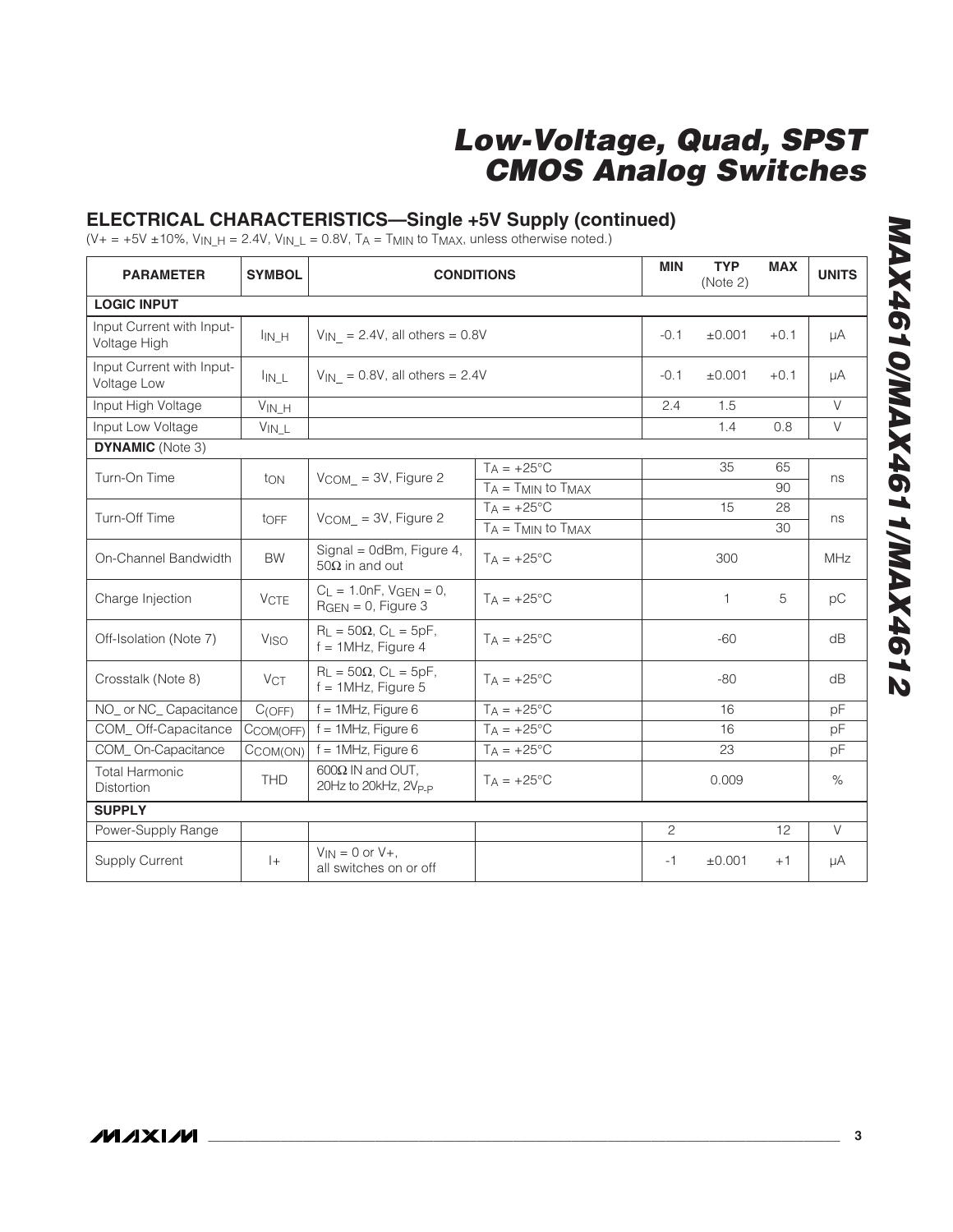### **ELECTRICAL CHARACTERISTICS—Single +3V Supply**

 $(V+ = +3V, V_{IN\_H} = 2.4V, V_{IN\_L} = 0.5V, T_A = T_{MIN}$  to  $T_{MAX}$ , unless otherwise noted.)

| <b>PARAMETER</b>                              | <b>SYMBOL</b>                               | <b>CONDITIONS</b>                                                                       |                                            |          | <b>TYP</b><br>(Note 2) | <b>MAX</b> | <b>UNITS</b> |
|-----------------------------------------------|---------------------------------------------|-----------------------------------------------------------------------------------------|--------------------------------------------|----------|------------------------|------------|--------------|
| <b>ANALOG SWITCH</b>                          |                                             |                                                                                         |                                            |          |                        |            |              |
| Analog Signal Range<br>(Note 3)               | $V_{COM_-,}$<br>$V_{NO_-,}$<br>$V_{NC_{-}}$ |                                                                                         |                                            | $\Omega$ |                        | $V +$      | $\vee$       |
|                                               |                                             | $V + = 2.7V$ ,                                                                          | $T_A = +25^{\circ}C$                       |          | 175                    | 360        |              |
| On-Resistance                                 | RON                                         | $I_{COM} = 1mA$ ,<br>$V_{NO}$ = $V_{NC}$ = 1V                                           | $T_A = T_{MIN}$ to $T_{MAX}$               |          |                        | 450        | $\Omega$     |
| On-Resistance Match                           |                                             | $V + = 2.7V$ ,                                                                          | $TA = +25^{\circ}C$                        |          | 2                      | 10         |              |
| Between Channels (Note 4)                     | $\Delta$ RON                                | $I_{COM} = 1mA$ ,<br>$V_{NO}$ = $V_{NC}$ = 1V                                           | $T_A = T_{MIN}$ to $T_{MAX}$               |          |                        | 20         | Ω            |
|                                               |                                             | $V + = 3.6V,$<br>$V$ COM_ = 0.5V, 3V;<br>$V_{NO} = V_{NC} = 3V$ ,<br>0.5V               | $T_A = +25$ °C                             | $-0.1$   |                        | $+0.1$     |              |
| NO_ or NC_Off-Leakage<br>Current (Notes 3, 6) | $I_{NO(OFF)}$                               |                                                                                         | $T_A = -40$ °C to + 85°C                   | $-2$     |                        | $+2$       | пA           |
|                                               |                                             |                                                                                         | $T_A = -40^{\circ}C$ to + 125°C            | $-30$    |                        | $+30$      |              |
| COM_Off-Leakage Current<br>(Notes 3, 6)       | COM(OFF)                                    | $V_+ = 3.6V$ .<br>$VCOM_ = 0.5V, 3V;$<br>$VNO_$ = $VNC_$ = 3V,<br>0.5V                  | $T_A = +25$ °C                             | $-0.1$   |                        | $+0.1$     | пA           |
|                                               |                                             |                                                                                         | $T_A = -40^{\circ}$ C to + 85 $^{\circ}$ C | $-2$     |                        | $+2$       |              |
|                                               |                                             |                                                                                         | $T_A = -40^{\circ}C$ to + 125°C            | $-30$    |                        | $+30$      |              |
|                                               | ICOM(ON)                                    | $V + = 3.6V$ ,<br>$V_{COM} = 0.5V, 3V;$<br>$V_{NO} = V_{NC} = 0.5V,$<br>3V, or floating | $TA = +25^{\circ}C$                        | $-0.2$   |                        | $+0.2$     | nА           |
| COM_On-Leakage Current<br>(Notes 3, 6)        |                                             |                                                                                         | $T_A = -40^{\circ}$ C to $+85^{\circ}$ C   | $-4$     |                        | $+4$       |              |
|                                               |                                             |                                                                                         | $TA = -40^{\circ}C$ to $+125^{\circ}C$     | -30      |                        | $+30$      |              |
| <b>LOGIC INPUTS</b>                           |                                             |                                                                                         |                                            |          |                        |            |              |
| Input High Voltage                            | $V_{IN\_H}$                                 |                                                                                         |                                            | 2.4      | 1.0                    |            | V            |
| Input Low Voltage                             | $V_{IN\_L}$                                 |                                                                                         |                                            |          | 1.0                    | 0.5        | $\vee$       |
| <b>DYNAMIC</b> (Note 3)                       |                                             |                                                                                         |                                            |          |                        |            |              |
|                                               |                                             |                                                                                         | $T_A = +25^{\circ}C$                       |          | 50                     | 100        | ns           |
| Turn-On Time                                  | ton                                         | $V_{COM} = 1.5V$ ,<br>Figure 2                                                          | $T_A = -40^{\circ}$ C to $+85^{\circ}$ C   |          |                        | 120        |              |
|                                               |                                             |                                                                                         | $TA = -40^{\circ}C$ to $+125^{\circ}C$     |          |                        | 140        |              |
| Turn-Off Time                                 |                                             | $VCOM$ = 1.5V,                                                                          | $T_A = +25^{\circ}C$                       |          | 30                     | 47         | ns           |
|                                               | toFF                                        | Figure 2                                                                                | $T_A = T_{MIN}$ to $T_{MAX}$               |          |                        | 60         |              |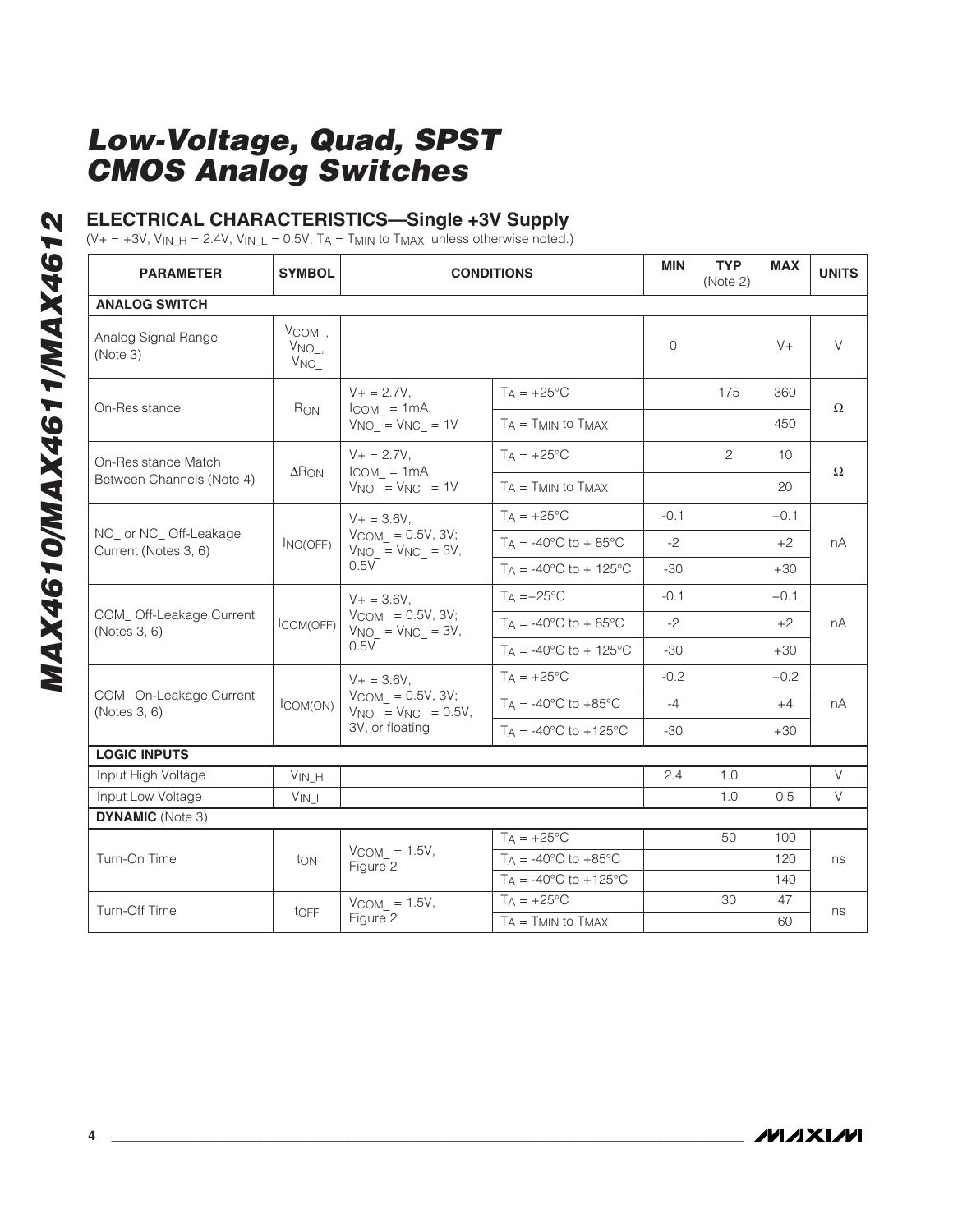### **ELECTRICAL CHARACTERISTICS—Single +12V Supply**

 $(V+ = +12V, V_{IN\_H} = 4V, V_{IN\_L} = 0.8V, T_A = T_{MIN}$  to  $T_{MAX}$ , unless otherwise noted.)

| <b>PARAMETER</b>                | <b>SYMBOL</b>                                  | <b>CONDITIONS</b>                                               |                              |             | <b>TYP</b><br>(Note 2) | <b>MAX</b>       | <b>UNITS</b> |
|---------------------------------|------------------------------------------------|-----------------------------------------------------------------|------------------------------|-------------|------------------------|------------------|--------------|
| <b>ANALOG SWITCH</b>            |                                                |                                                                 |                              |             |                        |                  |              |
| Analog Signal Range<br>(Note 3) | $V_{\rm COM\_}$<br>$V_{NO_-,}$<br>$V_{NC_{-}}$ |                                                                 |                              | $\mathbf 0$ |                        | $V +$            |              |
| On-Resistance                   | R <sub>ON</sub>                                | $V + = 12V$ ,<br>$I_{COM} = 2mA$ ,<br>$V_{NO}$ = $V_{NC}$ = 10V | $T_A = +25$ °C               |             | 30                     | 45               | Ω            |
|                                 |                                                |                                                                 | $T_A = T_{MIN}$ to $T_{MAX}$ |             |                        | 60               |              |
| <b>LOGIC INPUTS</b>             |                                                |                                                                 |                              |             |                        |                  |              |
| Input High Voltage              | $V_{IN_H}$                                     |                                                                 |                              | 4.0         | 2.8                    |                  | $\vee$       |
| Input Low Voltage               | $V_{IN\_L}$                                    |                                                                 |                              |             | 2.5                    | 0.8              | V            |
| <b>SUPPLY</b>                   |                                                |                                                                 |                              |             |                        |                  |              |
| Positive Supply Current         | $+$                                            | $V_{IN} = 0$ or V+, all switches on or off                      |                              | $-1$        | $\pm 0.001$            | $+$ <sup>-</sup> | μA           |

**Note 2:** The algebraic convention, where the most negative value is a minimum and the most positive value a maximum, is used in this data sheet.

**Note 3:** Guaranteed by design.

**Note 4:** ΔR<sub>ON</sub> = R<sub>ON</sub> (max) - R<sub>ON</sub> (min).

**Note 5:** Flatness is defined as the difference between the maximum and minimum value of on-resistance as measured over the specified analog signal range.

**Note 6:** Leakage parameters are 100% tested at maximum-rated hot temperature and guaranteed by correlation at +25°C.

**Note 7:** Off-Isolation = 20log<sub>10</sub> (V<sub>COM</sub> / V<sub>NO</sub>), V<sub>COM</sub> = output, V<sub>NO</sub> = input to off switch.

**Note 8:** Between any two switches.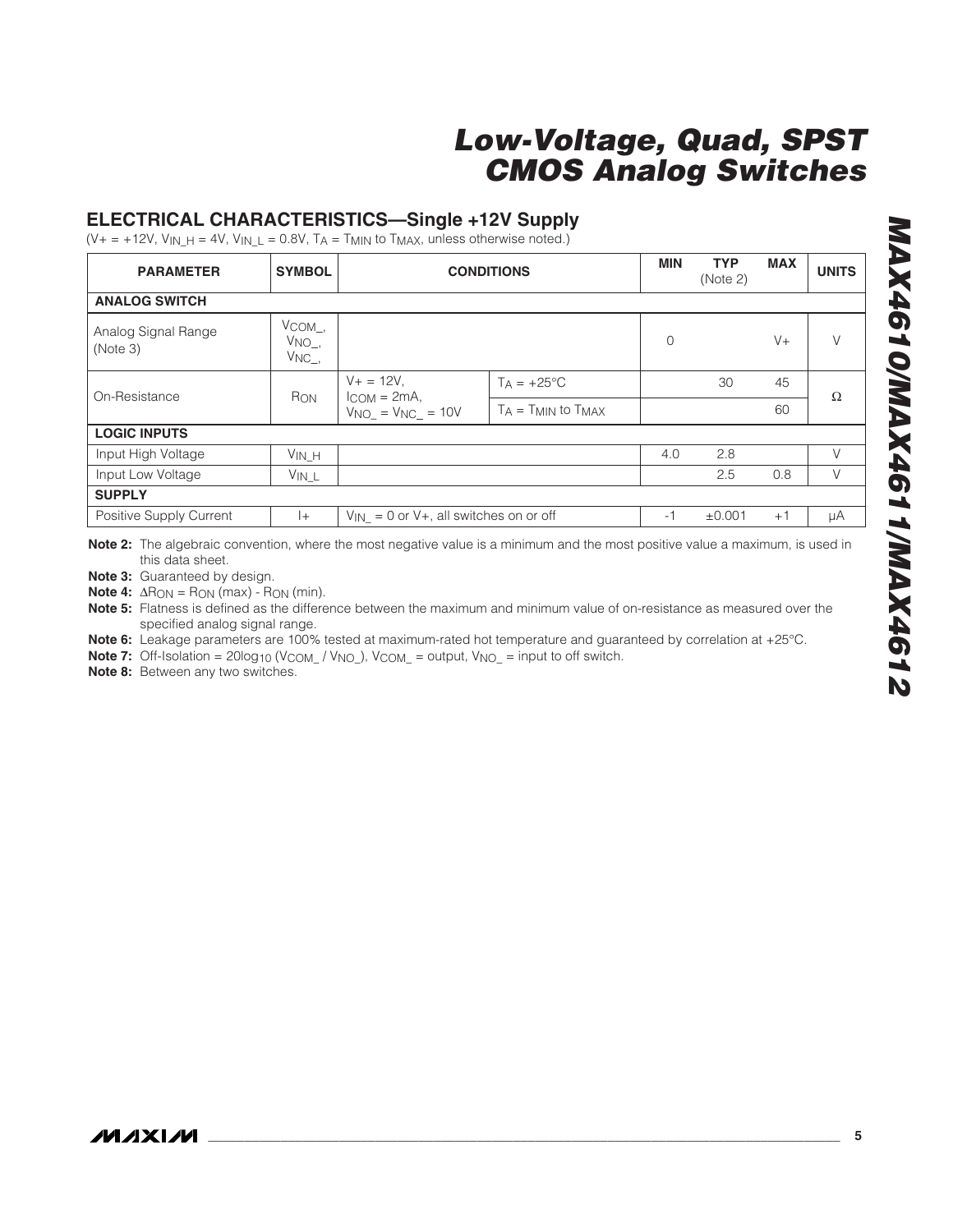**\_\_\_\_\_\_\_\_\_\_\_\_\_\_\_\_\_\_\_\_\_\_\_\_\_\_\_\_\_\_\_\_\_\_\_\_\_\_\_\_\_\_Typical Operating Characteristics**





*/VI/IXI/VI*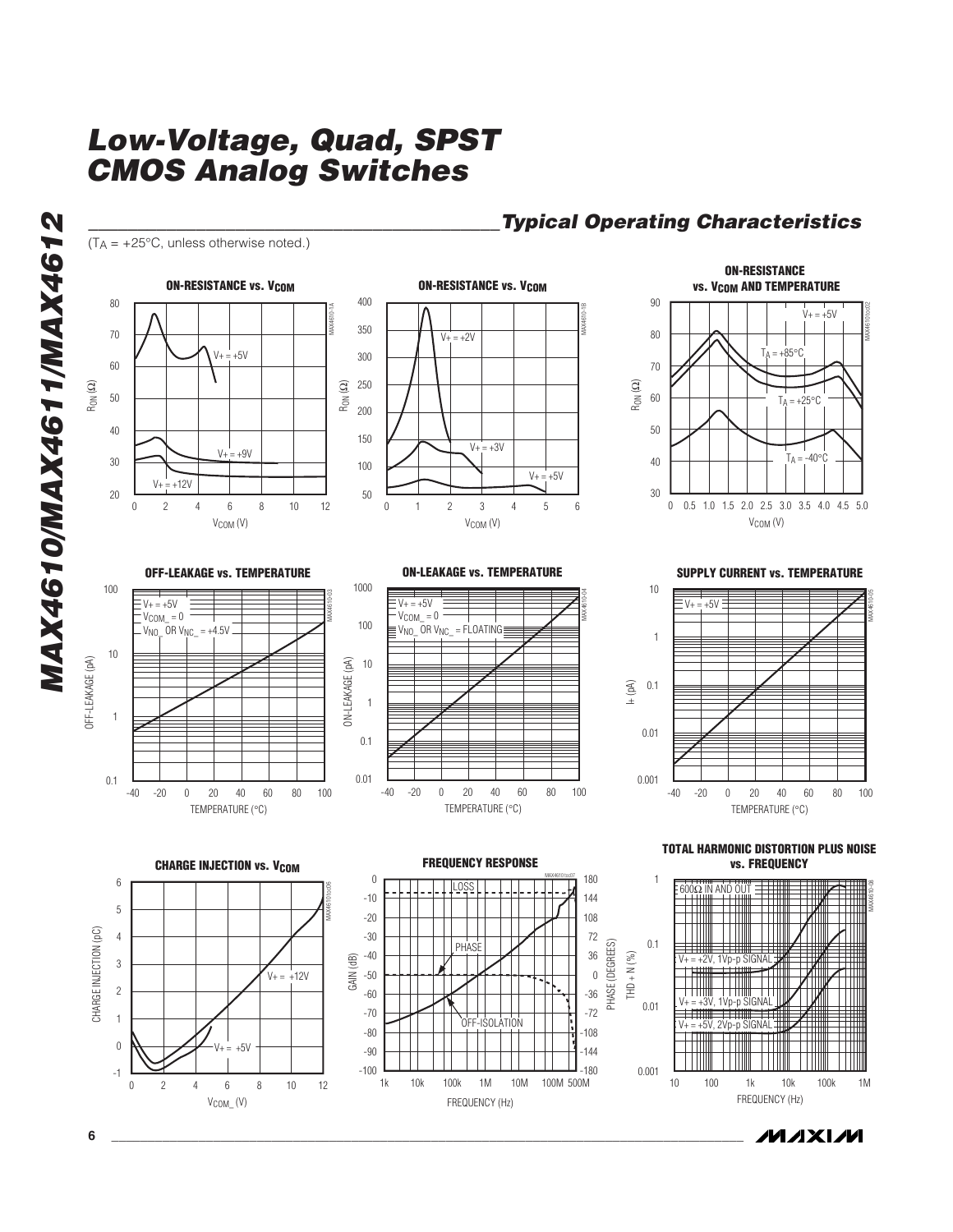### **Pin Description**

| <b>PIN</b>           |                 |                     |                 |                     |                 |                                  |                                                                                             |
|----------------------|-----------------|---------------------|-----------------|---------------------|-----------------|----------------------------------|---------------------------------------------------------------------------------------------|
| <b>MAX4610</b>       |                 | <b>MAX4611</b>      |                 | <b>MAX4612</b>      |                 | <b>NAME</b>                      | <b>FUNCTION</b>                                                                             |
| <b>TSSOP/SO/ DIP</b> | <b>QFN</b>      | <b>TSSOP/SO/DIP</b> | <b>QFN</b>      | <b>TSSOP/SO/DIP</b> | <b>QFN</b>      |                                  |                                                                                             |
| 1, 3, 8, 11          | 1, 3,<br>8, 11  |                     |                 |                     |                 | NO <sub>1</sub> -N <sub>O4</sub> | Analog Switch Normally Open<br>Terminals                                                    |
|                      |                 | 1, 3, 8, 11         | 1, 3,<br>8, 11  |                     |                 | NC1-NC4                          | Analog Switch Normally Closed<br>Terminals                                                  |
|                      |                 |                     |                 | 1, 8                | 1, 8            | NO1, NO3                         | Analog Switch Normally Open<br>Terminals                                                    |
|                      |                 |                     |                 | 3, 11               | 3, 11           | NC2, NC4                         | Analog Switch Normally Closed<br>Terminals                                                  |
| 2, 4, 9, 10          | 2, 4,<br>9, 10  | 2, 4, 9, 10         | 2, 4,<br>9, 10  | 2, 4, 9, 10         | 2, 4,<br>9, 10  | COM1-COM4                        | Analog Switch Common<br>Terminals                                                           |
| 13, 5, 6, 12         | 14, 5,<br>6, 13 | 13, 5, 6, 12        | 14, 5,<br>6, 13 | 13, 5, 6, 12        | 14, 5,<br>6, 13 | $IN1-N4$                         | Logic-Control Digital Input                                                                 |
| $\overline{7}$       | $\overline{7}$  | $\overline{7}$      | $\overline{7}$  | $\overline{7}$      | $\overline{7}$  | <b>GND</b>                       | Ground. Connect to digital<br>around.                                                       |
|                      | 12, 15          |                     | 12, 15          |                     | 12, 15          | N.C.                             | No Connection. Not internally<br>connected.                                                 |
| 14                   | 16              | 14                  | 16              | 14                  | 16              | $V +$                            | Positive Analog and Digital-<br>Supply Voltage Input. Internally<br>connected to substrate. |
|                      |                 |                     |                 |                     |                 | EP                               | Exposed Pad (QFN only).<br>Connect to V+.                                                   |

### **Applications Information**

#### **Power-Supply Sequencing and Overvoltage Protection**

Do not exceed the absolute maximum ratings, because stresses beyond the listed ratings may cause permanent damage to the devices.

Proper power-supply sequencing is recommended for all CMOS devices. Always apply V+ before applying analog signals or logic inputs, especially if the analog or logic signals are not current limited. If this sequencing is not possible, and if the analog or logic inputs are not current limited to 20mA, add a small-signal diode (D1) as shown in Figure 1. If the analog signal can dip below GND, add D2. Adding protection diodes reduces the analog signal range to a diode drop (about 0.7V) below V+ (for D1), and to a diode drop above ground (for D2). Leakage is unaffected by adding the diodes. On-resistance increases by a small amount at low supply voltages. Maximum supply voltage (V+) must not exceed 13V.

Adding protection diodes causes the logic thresholds to be shifted relative to the power-supply rails. This can be



Figure 1. Overvoltage Protection Using Two External Blocking Diodes

significant when low supply voltages (+5V or less) are used. With a +5V supply, TTL compatibility is not guaranteed when protection diodes are added. Driving IN1 and IN2 all the way to the supply rails (i.e., to a diode drop higher than the V+ pin, or to a diode drop lower than the GND pin) is always acceptable.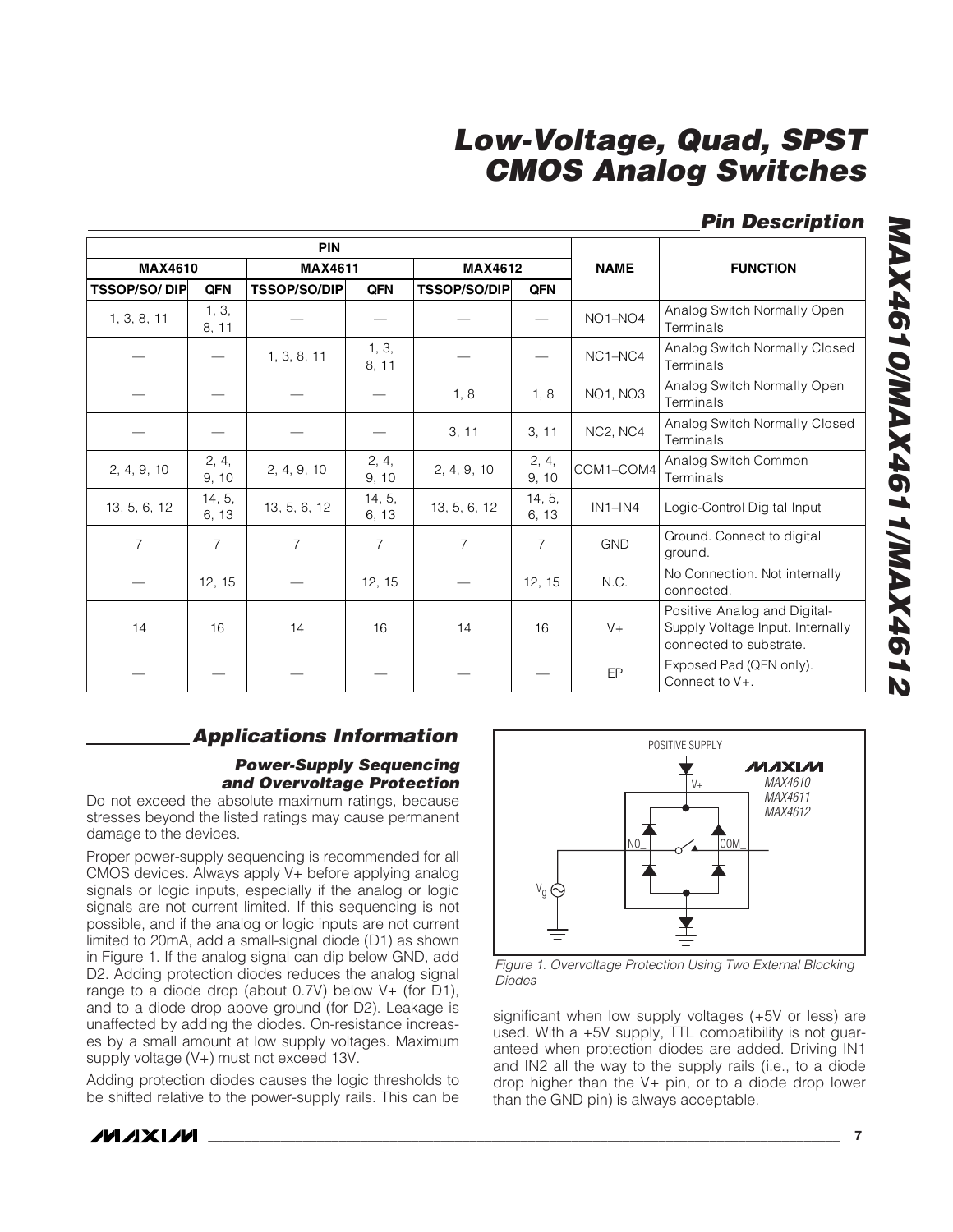Protection diodes D1 and D2 also protect against some overvoltage situations. With Figure 1's circuit, if the supply voltage is below the absolute maximum rating, and if a fault voltage up to the absolute maximum rating is applied to an analog signal pin, no damage will result.

#### **Operating Considerations for High-Voltage Supply**

The MAX4610/MAX4611/MAX4612 are pin-compatible with the industry-standard 74HC4066 and the MAX4066, and are optimized for +5V single-supply operation. The MAX4610 family is capable of +12V single-supply operation with some precautions. The absolute maximum rating for V+ is +13.2V (referenced to GND). When operating near this region, bypass V+ with a minimum 0.1µF capacitor to ground as close to the IC as possible.

**Caution: The absolute maximum V+ to V- differential voltage is 13.0V. Typical ±6V or 12V supplies with ±10% tolerances can be as high as 13.2V. This voltage can damage the MAX4610/MAX4611/MAX4612. Even ±5% tolerance supplies may have overshoot or noise spikes that exceed 13.0V.**



#### **\_\_\_\_\_\_\_\_\_\_\_\_\_\_\_\_\_\_\_\_\_\_\_\_\_\_\_\_\_\_\_\_\_\_\_\_\_\_\_\_\_\_\_\_\_\_Test Circuits/Timing Diagrams**

Figure 2. Switching Time



Figure 3. Charge Injection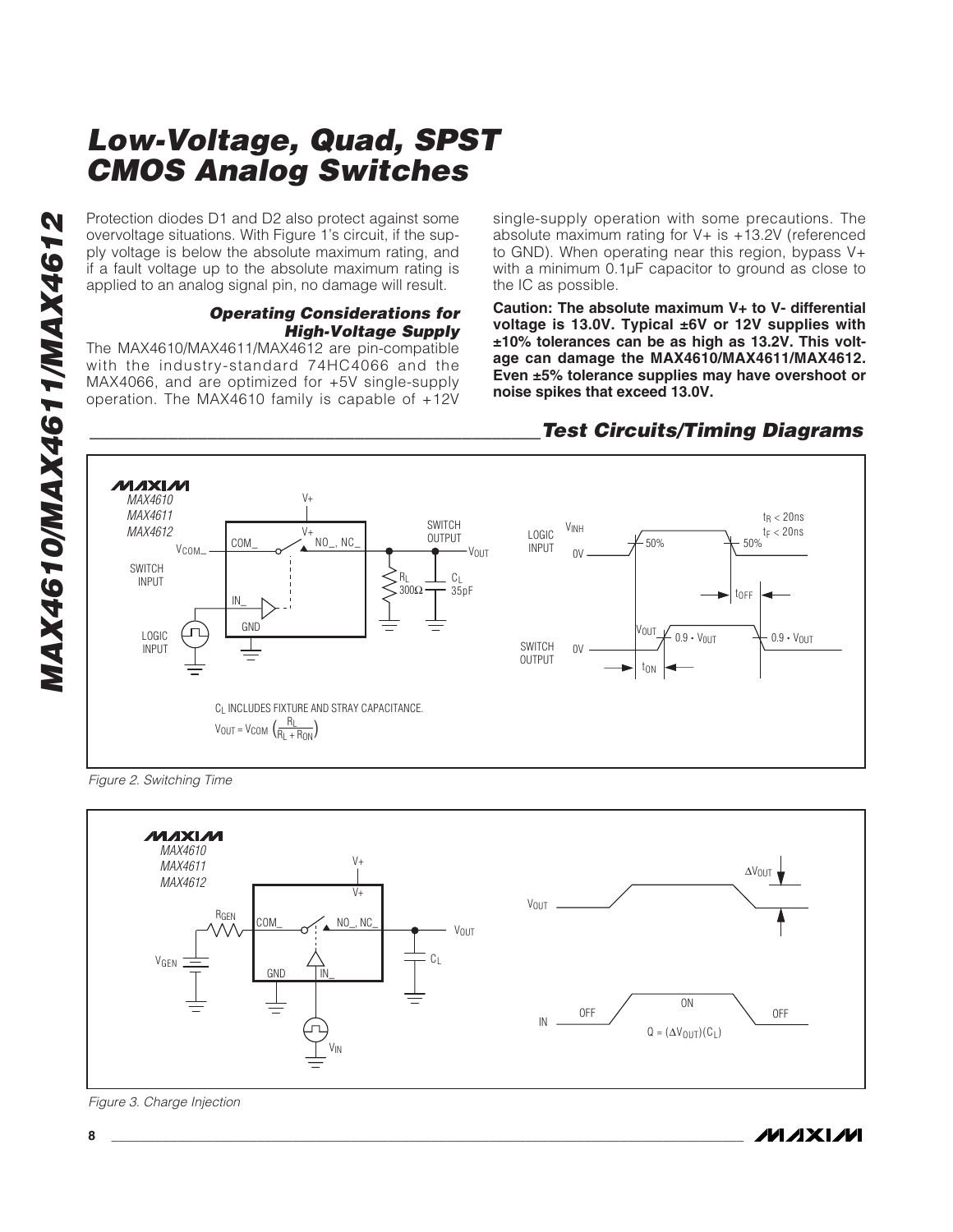**Test Circuits/Timing Diagrams (continued)**



Figure 4. Off-Isolation/On-Channel Bandwidth



Figure 6. Channel Off/On-Capacitance



Figure 5. Crosstalk

### **Ordering Information (continued)**

| <b>PART</b>      | <b>TEMP RANGE</b>                   | <b>PIN-PACKAGE</b> |
|------------------|-------------------------------------|--------------------|
| $MAX4611$ $CUD+$ | $0^{\circ}$ C to $+70^{\circ}$ C    | 14 TSSOP           |
| MAX4611CSD+      | $0^{\circ}$ C to $+70^{\circ}$ C    | 14 Narrow SO       |
| MAX4611CPD+      | $0^{\circ}$ C to $+70^{\circ}$ C    | 14 Plastic DIP     |
| $MAX4611C/D+$    | $0^{\circ}$ C to $+70^{\circ}$ C    | $Dice*$            |
| MAX4611FGF+      | $-40^{\circ}$ C to $+85^{\circ}$ C  | 16 OFN-EP**        |
| $MAX4611FIJD+$   | $-40^{\circ}$ C to $+85^{\circ}$ C  | 14 TSSOP           |
| $MAX4611FSD+$    | $-40^{\circ}$ C to $+85^{\circ}$ C  | 14 Narrow SO       |
| MAX4611EPD+      | $-40^{\circ}$ C to $+85^{\circ}$ C  | 14 Plastic DIP     |
| $MAX4611AUD+$    | $-40^{\circ}$ C to $+85^{\circ}$ C  | 14 TSSOP           |
| $MAX4611ASD+$    | $-40^{\circ}$ C to $+85^{\circ}$ C  | 14 Narrow SO       |
| $MAX4612$ $CUD+$ | $0^{\circ}$ C to $+70^{\circ}$ C    | 14 TSSOP           |
| MAX4612CSD+      | $0^{\circ}$ C to $+70^{\circ}$ C    | 14 Narrow SO       |
| $MAX4612CPD+$    | $0^{\circ}$ C to $+70^{\circ}$ C    | 14 Plastic DIP     |
| MAX4612C/D+      | $0^{\circ}$ C to $+70^{\circ}$ C    | $Dice*$            |
| $MAX4612EUD+$    | $-40^{\circ}$ C to $+85^{\circ}$ C  | 14 TSSOP           |
| $MAX4612FSD+$    | $-40^{\circ}$ C to $+85^{\circ}$ C  | 14 Narrow SO       |
| MAX4612FGF+      | $-40^{\circ}$ C to $+85^{\circ}$ C  | 16 OFN-EP**        |
| MAX4612EPD+      | $-40^{\circ}$ C to $+85^{\circ}$ C  | 14 Plastic DIP     |
| $MAX4612AUD+$    | $-40^{\circ}$ C to $+125^{\circ}$ C | 14 TSSOP           |
| MAX4612ASD+      | $-40^{\circ}$ C to $+125^{\circ}$ C | 14 Narrow SO       |
|                  |                                     |                    |

\*Contact factory for dice specifications.

\*\*EP = Exposed pad.

+Denotes a lead(Pb)-free/RoHS-compliant package.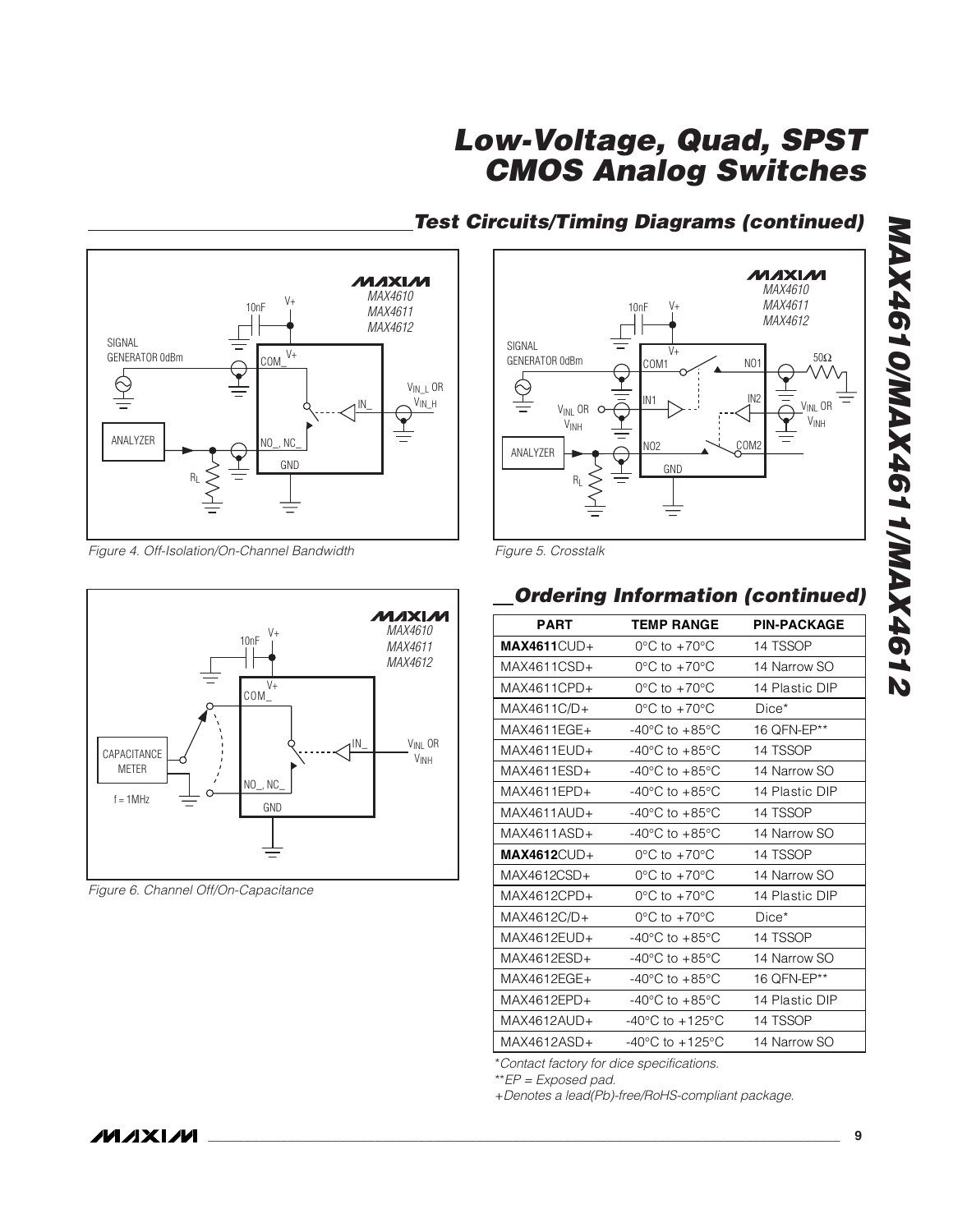

\*\*EP = EXPOSED PAD, CONNECT EP TO V+

### **Package Information**

For the latest package outline information, go to **www.maxim-ic.com/packages** .

| <b>PACKAGE TYPE</b> | <b>PACKAGE CODE</b> | <b>DOCUMENT NO.</b> |
|---------------------|---------------------|---------------------|
| 14 TSSOP            | U14+1               | 21-0066             |
| 14 Narrow SO        | $S14+2$             | 21-0041             |
| 14 PDIP             | $P14+6$             | 21-0043             |
| 16 QFN              | G <sub>1644-1</sub> | 21-0091             |

**MAX4610/MAX4611/MAX4612 MAX4610/MAX4611/MAX4612**

*IVI A* XI*IV*I